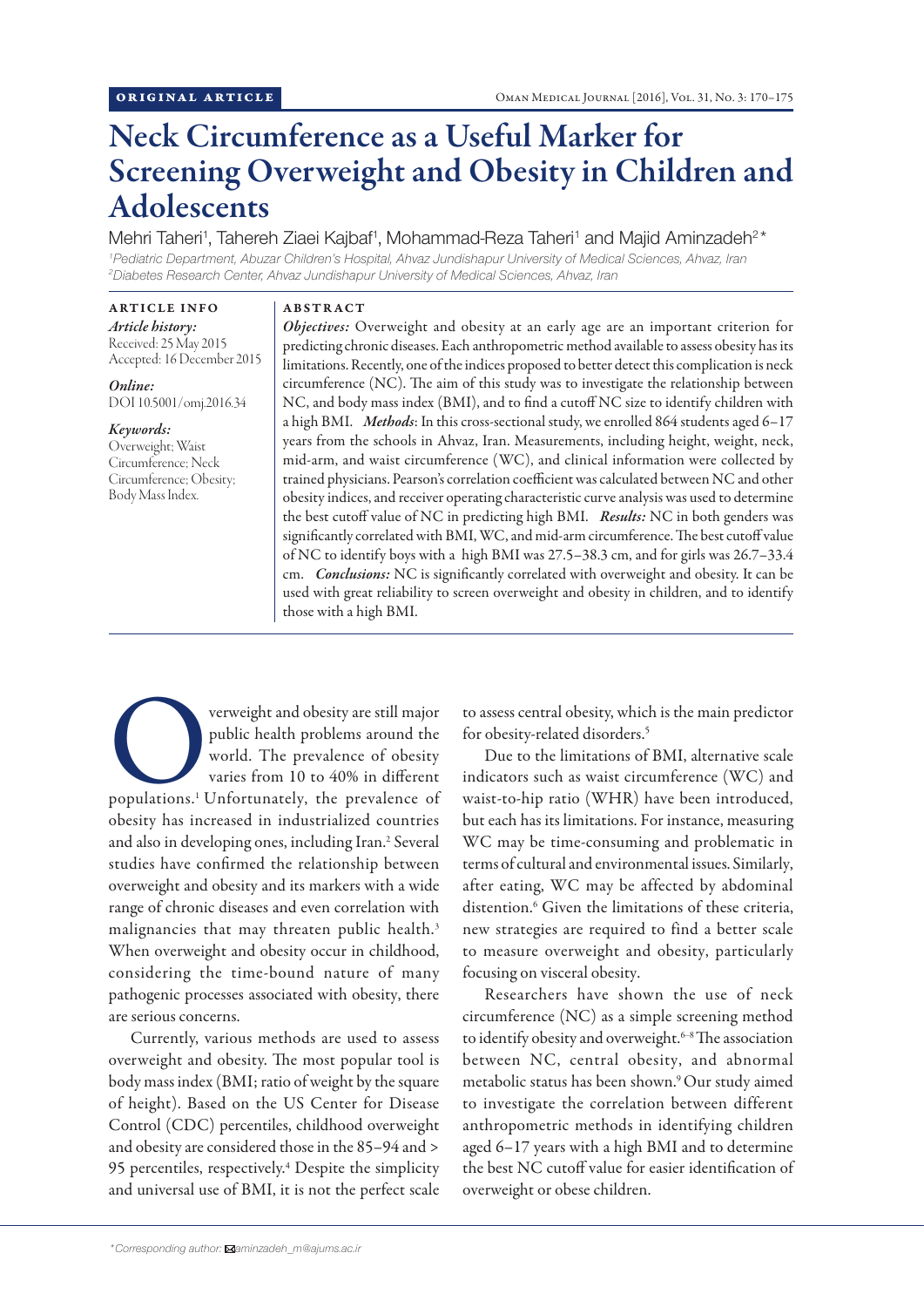## METHODS

We conducted a cross-sectional study in 2012 of 6–17 year old students from different areas of Ahvaz, Iran. The study was approved by the Ethics Committee of Ahvaz Jundishapur University of Medical Sciences.

After obtaining the written informed consent from parents, a total of 864 students were selected by a two-stage cluster sampling method. Each gender was divided into 12 age groups (one age group for each year between six and 17), and 36 children were enrolled in each category. Based on a history and physical examination, children with goiter, or other neck masses were excluded from the study. Anthropometric data of students, including height, and weight, and neck, waist, and arm circumference were measured and recorded by two trained physicians who were blinded to the objectives of the study. Weight and height were measured using scales with an accuracy of 0.1 kg and 0.1 cm, respectively. NC was measured in the local situation immediately below the larynx (thyroid cartilage) and perpendicular to the longitudinal axis of the neck (so that the measuring tape in front and back of the neck was at the same height). We used a flexible measuring tape and took the measurement while the child was standing and looking straight ahead with their shoulders relaxed and fallen. WC was measured while the child was standing at the end of a normal exhalation at the midpoint between the lower edge of the last rib, and the upper edge of the iliac crest, using a fabric measuring tape. Mid-arm circumference was also measured while the arm was bent at a 90° angle at the midpoint of the interface between acromion processes and olecranon. BMI was calculated for all children using the standard formula, and BMI percentiles were determined for each individual with respect to age and gender. Accordingly, children with a BMI percentile < 85% were considered as normal weight, and those with a percentile  $\geq$  85% were considered as overweight and obese.<sup>4</sup>

In both genders, the mean and standard deviation (SD) of height, weight, waist, NC, midarm circumference, and BMI were calculated. In each of these subgroups, the mean anthropometric indices of children with normal and high BMI were compared.

For comparison purposes, children were divided by gender into two age groups: < 10, and > 10 years old. After reviewing the data for normal distribution, Pearson's correlation coefficient (*r*) calculated the correlation between the NC, BMI, and the other anthropometric indicators. To identify cases of overweight/obesity at different ages and in both genders, receiver operating characteristic curve analysis (ROC) was used to determine the best cutoff value of NC, and the power and diagnostic value (sensitivity and specificity) of this criterion. Accordingly, if the area under the curve (AUC) was > 90%, test accuracy was considered excellent, an AUC between 90–70% good, and between 70– 50% was acceptable. A test accuracy of < 50% was unacceptable.<sup>10</sup>

In this study, reference screening method was considered to determine overweight/obesity and BMI values, and the value of NC was compared with BMI as a new screening method. Data were analyzed using SPSS Statistics (SPSS Statistics Inc., Chicago, US) version 18.

# **RESULTS**

The total of 864 students was assessed anthropometrically. The mean BMI of male and female children was  $19.5 \pm 3.6$  and  $19.0 \pm 3.4$  kg/m<sup>2</sup>, respectively. Similarly, the mean NC in males and females was 31.4±3.9 and 29.6± 2.6 cm, respectively.

Comparison of children with high and normal BMI disclosed a significant difference in the mean weight, WC, NC, and arm circumference in both genders and age groups  $(p < 0.001)$  [Table 1]. However, no significant difference was found in their mean height ( $p > 0.050$ ). Boys < 10 years old with normal BMI had a greater mean NC than girls  $(p = 0.002)$ , but this difference was not significant in girls with a high BMI ( $p = 0.200$ ).

Tables 2 and 3 show the AUC values, cutoff values, and sensitivity and specificity of NC in identifying children with overweight/obesity by age. Based on these findings, and considering the AUC of 70–90% in all age groups, NC could accurately identify boys and girls with a high BMI.

The sensitivity and specificity of this screening method for males were between 60.0–88.9% and 71.4–88.5%, respectively, and 71.4–87.5% and 67.7–82.8% for females, respectively. Table 4 shows the correlation r coefficient between anthropometric parameters in different age categories. There was a positive correlation of NC with BMI and waist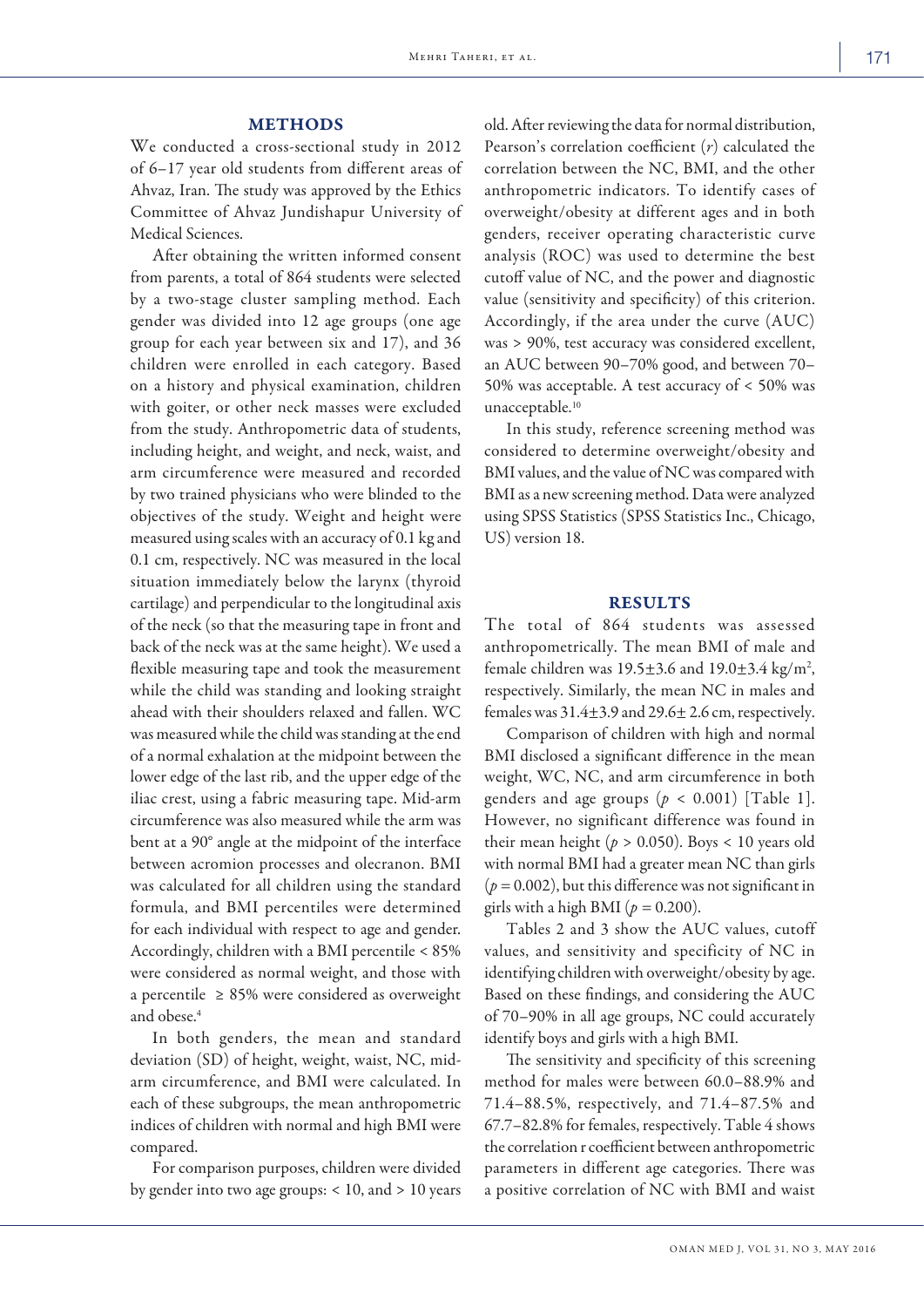| Variable    |                   | Age < 10 years  |                 | Age > 10 years    |                  |                 |  |  |
|-------------|-------------------|-----------------|-----------------|-------------------|------------------|-----------------|--|--|
|             | <b>Normal BMI</b> | <b>High BMI</b> | <i>p</i> -value | <b>Normal BMI</b> | <b>High BMI</b>  | <i>p</i> -value |  |  |
| Male, n     | 108               | 36              |                 | 222               | 66               |                 |  |  |
| Height, cm  | $127.1 \pm 7.1$   | $126.1 + 7.5$   | 0.460           | $158.0 \pm 13.5$  | $157.4 \pm 13.8$ | 0.730           |  |  |
| Weight, kg  | $25.6 \pm 3.7$    | $30.4 + 4.6$    | ${}< 0.001$     | $48.3 + 12.4$     | $60.7 \pm 15.0$  | < 0.001         |  |  |
| BMI         | $15.8 \pm 1.0$    | $19.0 + 1.1$    | ${}< 0.001$     | $19.8 + 2.8$      | $24.7 + 2.5$     | < 0.001         |  |  |
| <b>NC</b>   | $27.3 \pm 1.6$    | $28.9 \pm 1.7$  | ${}< 0.001$     | $32.6 \pm 3.1$    | $34.9 \pm 3.0$   | < 0.001         |  |  |
| <b>WC</b>   | $57.4 \pm 5.5$    | $67.7 \pm 5.0$  | ${}< 0.001$     | $68.5 \pm 6.6$    | 78.6+4.6         | < 0.001         |  |  |
| <b>MUAC</b> | $19.3 \pm 1.8$    | $22.8 + 1.7$    | ${}< 0.001$     | $25.6 + 3.0$      | $29.6 + 2.8$     | < 0.001         |  |  |
| Female, n   | 117               | 27              |                 | 232               | 56               |                 |  |  |
| Height      | $125.4 + 6.6$     | $126.9 + 6.5$   | 0.310           | $153.1 \pm 8.1$   | $153.3 + 7.7$    | 0.900           |  |  |
| Weight      | $25.1 \pm 3.7$    | $31.5 \pm 5.1$  | ${}< 0.001$     | $45.1 \pm 8.8$    | $58.7 + 10.4$    | < 0.001         |  |  |
| BMI         | $15.9 \pm 1.2$    | $19.5 \pm 1.4$  | ${}< 0.001$     | $19.1 \pm 2.4$    | $24.8 + 2.3$     | < 0.001         |  |  |
| <b>NC</b>   | $26.6 \pm 1.5$    | $28.5 \pm 1.3$  | ${}< 0.001$     | $30.5 \pm 1.9$    | $32.4 + 1.4$     | < 0.001         |  |  |
| <b>WC</b>   | $57.4 \pm 4.9$    | $66.8 \pm 5.1$  | ${}< 0.001$     | $65.9 \pm 6.1$    | $78.2 \pm 4.2$   | < 0.001         |  |  |
| <b>MUAC</b> | $19.5 \pm 2.2$    | $22.9 \pm 2.5$  | ${}< 0.001$     | $24.8 \pm 3.3$    | $29.4 + 2.8$     | < 0.001         |  |  |

Table 1: Children's characteristics according to age, BMI, and gender.

*BMI: body mass index; NC: neck circumference; MUAC: mean upper arm circumference; WC: waist circumference.*

and mid-arm circumference for all age groups in both genders. There were also positive correlations between BMI and waist and arm circumference.

## DISCUSSION

Our study revealed the value of measuring NC to screen for overweight/obesity in children and adolescents. Further, we were able to determine a reliable cutoff value of NC to diagnose overweight/ obesity in both genders. Limitations of previous methods used to assess obesity in children and adults<sup>2,6</sup> led researchers to find other ways to screen this condition, including the measurement of NC as a new indicator of central obesity.<sup>6-8</sup> In addition to low cost, simplicity, and availability, this method could be a screening tool to predict respiratory complications during surgery<sup>11</sup> and abnormal metabolic status.<sup>9</sup>

There is a significant correlation between the value of NC, body fat percentage,<sup>12</sup> very lowdensity lipoprotein (VLDL), triglyceride (TG), total cholesterol (TC)/high density lipoprotein (HDL), and TG/HDL.13 Bizheh et al, <sup>13</sup> stated

Table 2: The values of the area under the curve (AUC), the cutoff value, sensitivity, and specificity of NC in detecting overweight/obesity in males.

| Age, years | $\mathbf n$ | $AUC^*$             | Cutoff | Sensitivity* | Specificity* |
|------------|-------------|---------------------|--------|--------------|--------------|
| 6          | 36          | $0.81(0.64 - 0.98)$ | 27.5   | 77.8         | 85.2         |
| 7          | 36          | $0.78(0.58 - 0.98)$ | 28.3   | 75.0         | 71.4         |
| 8          | 36          | $0.76(0.57-0.96)$   | 29.1   | 77.8         | 77.8         |
| 9          | 36          | $0.75(0.56 - 0.94)$ | 29.7   | 60.0         | 76.9         |
| 10         | 36          | $0.80(0.61-0.99)$   | 30.4   | 75.0         | 85.7         |
| 11         | 36          | $0.88(0.77-0.99)$   | 31.3   | 88.9         | 73.1         |
| 12         | 36          | $0.83(0.67-0.99)$   | 32.7   | 75.0         | 78.6         |
| 13         | 36          | $0.81(0.63-0.99)$   | 33.9   | 71.4         | 86.2         |
| 14         | 36          | $0.82(0.68-0.96)$   | 35.3   | 75.0         | 75.0         |
| 15         | 36          | $0.83(0.67-0.98)$   | 36.7   | 70.0         | 88.5         |
| 16         | 36          | $0.84(0.71-0.98)$   | 37.6   | 87.5         | 75.0         |
| 17         | 36          | $0.87(0.76 - 0.99)$ | 38.3   | 87.5         | 78.6         |

*\*With 95% confidence interval.*

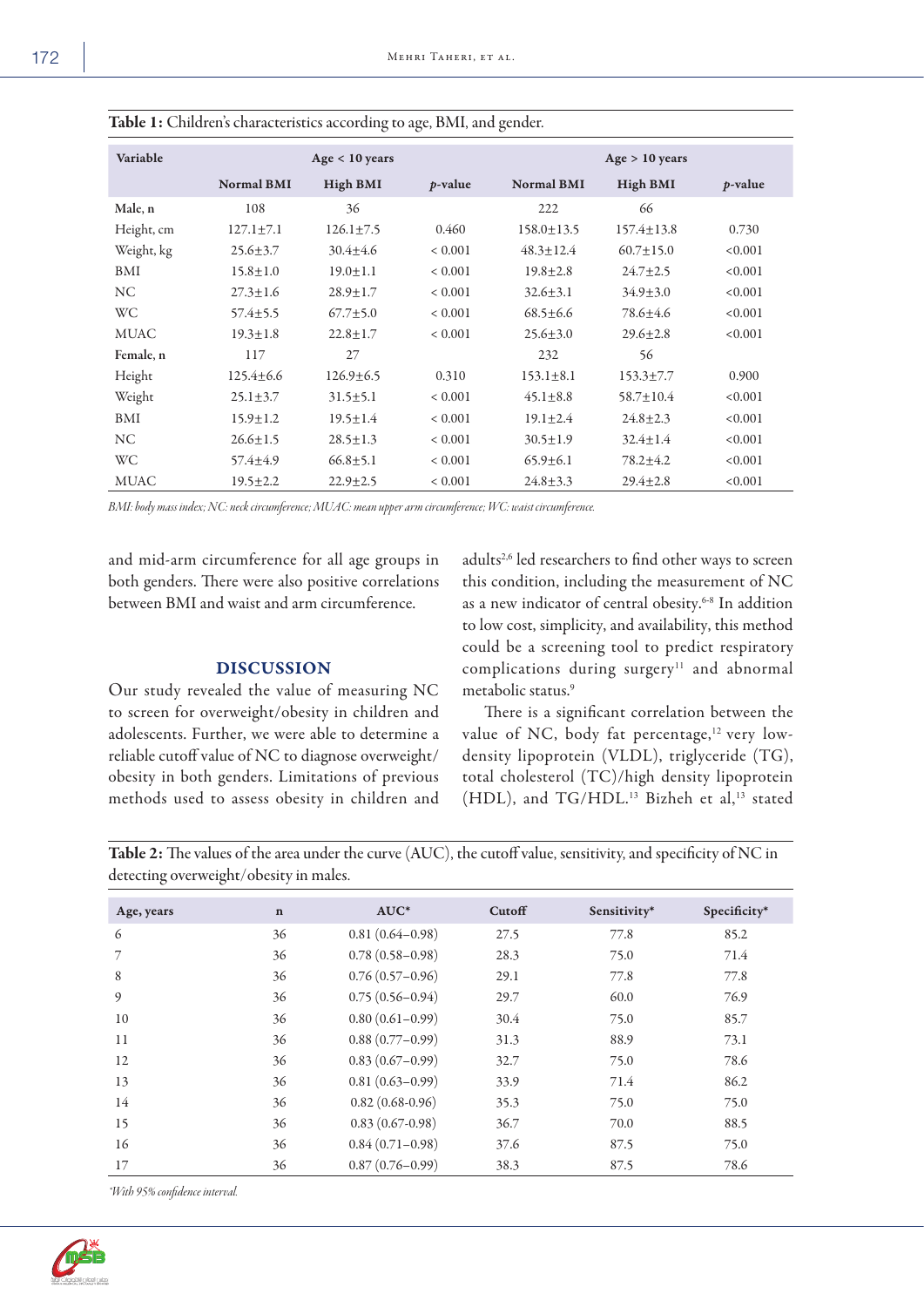| M.<br>۰. |
|----------|
|          |

| Age, years | $\mathbf n$ | $AUC^*$             | Cutoff | Sensitivity* | Specificity* |
|------------|-------------|---------------------|--------|--------------|--------------|
| 6          | 36          | $0.80(0.62 - 0.98)$ | 26.7   | 83.3         | 70.0         |
| 7          | 36          | $0.88(0.77-0.99)$   | 27.4   | 85.7         | 79.3         |
| 8          | 36          | $0.82(0.67 - 0.97)$ | 28.2   | 83.3         | 73.3         |
| 9          | 36          | $0.84(0.70-0.98)$   | 29.2   | 87.5         | 71.4         |
| 10         | 36          | $0.82(0.68 - 0.97)$ | 30.0   | 75.0         | 78.0         |
| 11         | 36          | $0.83(0.68 - 0.97)$ | 30.9   | 71.4         | 79.3         |
| 12         | 36          | $0.85(0.71-0.99)$   | 31.4   | 75.0         | 71.4         |
| 13         | 36          | $0.84(0.71-0.98)$   | 32.1   | 83.3         | 76.7         |
| 14         | 36          | $0.87(0.74 - 0.99)$ | 32.6   | 75.0         | 82.1         |
| 15         | 36          | $0.88(0.77-0.99)$   | 32.9   | 85.7         | 79.3         |
| 16         | 36          | $0.79(0.61 - 0.97)$ | 33.1   | 80.0         | 67.7         |
| 17         | 36          | $0.86(0.73 - 0.98)$ | 33.4   | 71.4         | 82.8         |

| Table 3: The values of the area under the curve (AUC), the cutoff value, sensitivity, and specificity of NC in |
|----------------------------------------------------------------------------------------------------------------|
| detecting overweight/obesity in females.                                                                       |

*\*With 95% confidence interval.*

| Table 4: Pearson's correlation coefficients (r) among anthropometric parameters studied in both genders. |               |      |               |              |                 |      |      |       |      |              |             |                 |  |
|----------------------------------------------------------------------------------------------------------|---------------|------|---------------|--------------|-----------------|------|------|-------|------|--------------|-------------|-----------------|--|
| Age,<br>years                                                                                            | <b>BMI-NC</b> |      | <b>BMI-WC</b> |              | <b>BMI-MUAC</b> |      |      | NC-WC |      | NC-MUAC      |             | <i>p</i> -value |  |
|                                                                                                          | M             | F    | M             | $\mathbf{F}$ | M               | F    | M    | F     | M    | $\mathbf{F}$ | M           | F               |  |
| 6                                                                                                        | 0.70          | 0.69 | 0.85          | 0.86         | 0.72            | 0.67 | 0.64 | 0.61  | 0.67 | 0.68         | ${}< 0.001$ | ${}< 0.001$     |  |
|                                                                                                          | 0.71          | 0.76 | 0.86          | 0.88         | 0.69            | 0.74 | 0.79 | 0.77  | 0.72 | 0.87         | ${}< 0.001$ | ${}< 0.001$     |  |
| 8                                                                                                        | 0.70          | 0.84 | 0.87          | 0.88         | 0.66            | 0.81 | 0.72 | 0.80  | 0.62 | 0.68         | ${}< 0.001$ | ${}< 0.001$     |  |
| 9                                                                                                        | 0.61          | 0.82 | 0.84          | 0.90         | 0.73            | 0.79 | 0.63 | 0.83  | 0.59 | 0.69         | ${}< 0.001$ | ${}< 0.001$     |  |
| 10                                                                                                       | 0.71          | 0.78 | 0.88          | 0.93         | 0.68            | 0.81 | 0.73 | 0.81  | 0.64 | 0.87         | ${}< 0.001$ | ${}< 0.001$     |  |
| 11                                                                                                       | 0.69          | 0.82 | 0.81          | 0.91         | 0.73            | 0.78 | 0.66 | 0.81  | 0.72 | 0.79         | ${}< 0.001$ | ${}< 0.001$     |  |
| 12                                                                                                       | 0.74          | 0.76 | 0.91          | 0.89         | 0.75            | 0.75 | 0.82 | 0.79  | 0.72 | 0.67         | ${}< 0.001$ | ${}< 0.001$     |  |
| 13                                                                                                       | 0.76          | 0.86 | 0.87          | 0.90         | 0.66            | 0.84 | 0.84 | 0.83  | 0.61 | 0.81         | ${}< 0.001$ | ${}< 0.001$     |  |
| 14                                                                                                       | 0.80          | 0.85 | 0.88          | 0.89         | 0.74            | 0.82 | 0.85 | 0.74  | 0.64 | 0.75         | ${}< 0.001$ | ${}< 0.001$     |  |
| 15                                                                                                       | 0.73          | 0.82 | 0.91          | 0.92         | 0.73            | 0.84 | 0.74 | 0.86  | 0.71 | 0.76         | ${}< 0.001$ | ${}< 0.001$     |  |
| 16                                                                                                       | 0.80          | 0.79 | 0.87          | 0.85         | 0.78            | 0.74 | 0.84 | 0.84  | 0.62 | 0.66         | ${}< 0.001$ | ${}< 0.001$     |  |
| 17                                                                                                       | 0.81          | 0.78 | 0.90          | 0.94         | 0.76            | 0.75 | 0.84 | 0.79  | 0.78 | 0.77         | ${}< 0.001$ | ${}< 0.001$     |  |

*BMI: body mass index; NC: neck circumference; MUAC: mean upper arm circumference; WC: waist circumference; M: male; F: female.*

| Study                   | Country,<br>year | Age<br>range, | $\mathbf n$ |                | <b>Boys</b>    |               | Girls         |               |                |  |
|-------------------------|------------------|---------------|-------------|----------------|----------------|---------------|---------------|---------------|----------------|--|
|                         |                  | years         |             | Cutoff         | Sensitivity    | Specificity   | Cutoff        | Sensitivity   | Specificity    |  |
| This study              | Iran, 2013       | $6 - 17$      | 864         | $27.5 - 38.3$  | $60.0 - 88.9$  | 71.4–88.5     | $26.7 - 33.4$ | 71.4–78.5     | $67.7 - 82.8$  |  |
| Olubukola <sup>16</sup> | USA,<br>2010     | $6 - 18$      | 1102        | 28.5-39.0      | $60.0 - 100.0$ | $67.9 - 100$  | $27.0 - 34.6$ | $60 - 78.5$   | $55.6 - 100.0$ |  |
| Hatipoglu <sup>7</sup>  | Turkey,<br>2010  | $6 - 18$      | 976         | $28.0 - 38.0$  |                |               | $27.0 - 34.5$ |               |                |  |
| Lou <sup>14</sup>       | China,<br>2011   | $7 - 12$      |             | 2874 27.4-31.3 | 75.5–86.7      | 73.9–91.7     | $26.3 - 31.4$ | $80.0 - 92.5$ | $74.7 - 93.3$  |  |
| Atwa <sup>15</sup>      | Egypt,<br>2012   | $12 - 15$     | 2762        | $29.3 - 31.7$  | $91.0 - 96.0$  | $55.0 - 91.0$ | $28.6 - 31.4$ | $90.0 - 96.0$ | $56.0 - 83.0$  |  |

Table 5: Cutoff, sensitivity and specificity values of NC measured in different studies.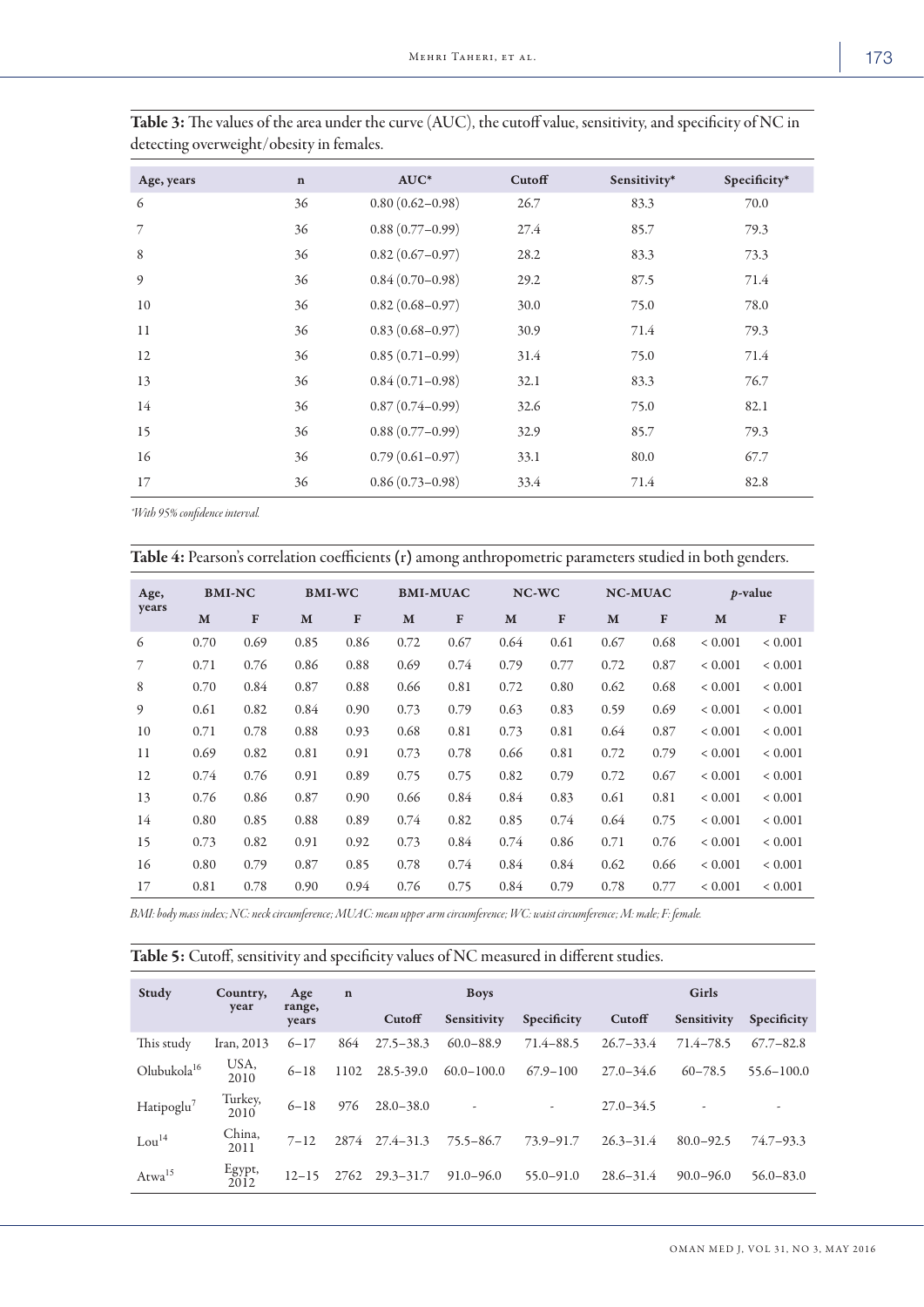that the value of NC and WC compared to other indices (BMI and waist to height ratio) has a higher accuracy in predicting the risk of atherosclerosis, and recommended the use of NC measurement for risk assessment in the middle-aged.

In our study, in both age groups and genders, the mean weight, waist, NC, and arm circumference between subjects with high and normal BMI were significantly different, but their mean height values were in the same range (subjects with higher BMI were not taller). This was consistent with a study performed in the United States, which found that boys in the younger age group (< 10 years), with a normal BMI, had significantly higher mean NC values than girls.<sup>6</sup> However, in those with high BMI, their study also found higher NC values for boys (while boys and girls were same in our study).

In our study, like other studies, in all age categories of both genders, there was a positive and strong correlation between NC and BMI, and waist and arm circumference. Also, BMI and WC and BMI and mid-upper arm circumference were positively correlated.6,7,14,15

We observed AUC values of 70–90% in all age groups, which suggests that NC can accurately identify children with a high BMI. Further, the cutoff values of NC to identify children with overweight/obesity in different age categories in boys was 27.5–38.3 and in girls was 26.7–33.4. These results were close to the previous studies and small differences between the cutoffs could be explained by ethnic variation [Table 5]. Furthermore, differences in sensitivity and specificity of the NC measuring method in different studies could be due to sample size and age range.

There are several limitations of this study that should be considered in the interpretation of results. The study was conducted in the city of Ahvaz, and the inclusion of data from children living in rural areas might change the results. The analysis was based on the ROC calculation and are, generally, dependent on the prevalence of disease in the study population. So the results of the present study may be unusable in areas with much lower prevalence of obesity.

This was the first study in Iran, which examined the value of NC with a wide range in children in both gender, and the results can be used as a primary clinical guide to identify children with overweight and obesity.

Based on the findings of this study, we recommended that an extensive study is performed to determine a nomogram and percentiles of NC in different age groups. We also suggest researchers look for the relationship between NC, blood pressure, and metabolic syndrome components, such as diabetes and hyperlipidemia.

## **CONCLUSION**

Compared to other methods, NC measurement is easier for clinicians and more comfortable for children. This study confirmed the results of previous studies on the usefulness and reliability of this method in identifying overweight/obesity in children (especially central obesity).

### *Disclosure*

The authors declared no conflicts of interest. No funding was received for this study.

#### *Acknowledgements*

This paper is issued from residential thesis (Mohammad-Reza Taheri). The authors would like to thank the Deputy Vice-Chancellor for Research Affairs of Ahvaz Jundishapur University of Medical Sciences, especially the Research development Center of Abuzar Children's Hospital for their technical support.

#### **REFERENCES**

- 1. Lobstein T, Frelut ML. Prevalence of overweight among children in Europe. Obes Rev 2003 Nov;4(4):195-200.
- 2. Veghari G, Sedaghat M, Banihashem S, Moharloei P, Angizeh A, Tazik E, et al. Trends in waist circumference and central obesity in adults, northern iran. Oman Med J 2012 Jan;27(1):50-53.
- 3. Zagami SE, Golmakani N, Shandiz FH, Saki A. Evaluating the Relationship between Body Size and Body Shape with the Risk of Breast Cancer. Oman Med J 2013 Nov;28(6):389-394.
- 4. Gahagan S. Overweight and Obesity. In: Behrman RE, Kliegman M, Stanton BF, Schor NF, Geme W. St, editors. Nelson textbook of Pediatrics. 19 ed. Philadelphia; Sunders;2011. p. 179-188.
- 5. Walton C, Lees B, Crook D, Worthington M, Godsland IF, Stevenson JC. Body fat distribution, rather than overall adiposity, influences serum lipids and lipoproteins in healthy men independently of age. Am J Med 1995 Nov;99(5):459-464.
- 6. Nafiu OO, Burke C, Lee J, Voepel-Lewis T, Malviya S, Tremper KK. Neck circumference as a screening measure for identifying children with high body mass index. Pediatrics 2010 Aug;126(2):e306-e310.
- 7. Hatipoglu N, Mazicioglu MM, Kurtoglu S, Kendirci M. Neck circumference: an additional tool of screening overweight and obesity in childhood. Eur J Pediatr 2010 Jun;169(6):733-739.
- 8. Ben-Noun L, Sohar E, Laor A. Neck circumference as a simple screening measure for identifying overweight and obese patients. Obes Res 2001 Aug;9(8):470-477.
- 9. Laakso M, Matilainen V, Keinänen-Kiukaanniemi S. Association of neck circumference with insulin resistance-